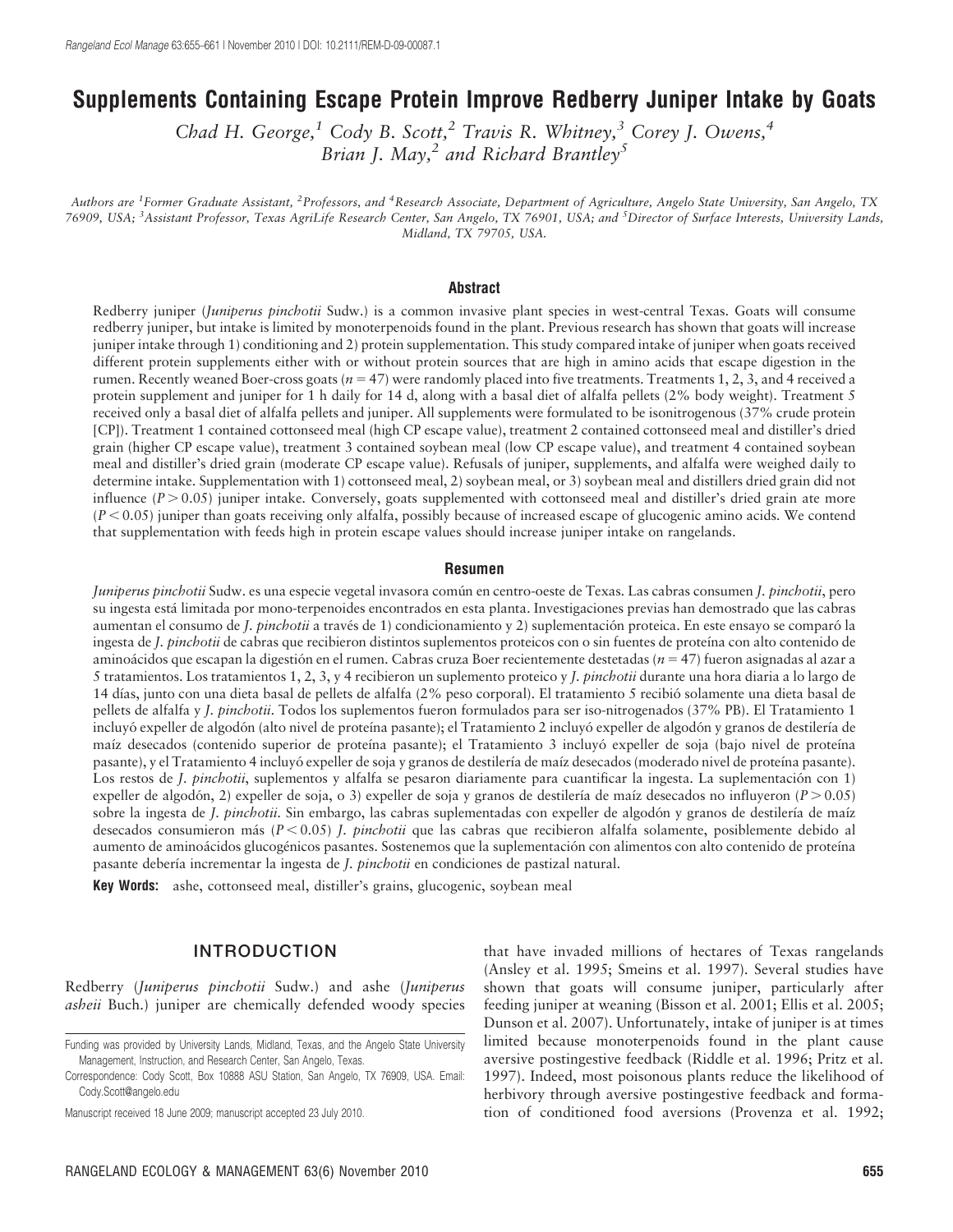Provenza 1995). However, ruminants may be able to reduce the likelihood of experiencing aversive feedback if toxins are metabolically altered through digestion and metabolism processes.

When goats consume low to moderate levels of juniper, monoterpenoids in the plant are liberated after ingestion and absorbed through the rumen wall and small intestine. These partially metabolized compounds are then transported to the liver via the portal systems for detoxification. Apparently, these compounds are then oxidized by cytochrome P-450 enzymes (Bidlack 1982; Foley et al. 1995). Thereafter, altered monoterpeniod oils are conjugated with endogenous cofactors, such as glucuronic acid and excreted in urine (Bidlack et al. 1986; Scheline 1991).

Protein sources that escape rumen metabolism and are high in glucogenic amino acids should increase the likelihood of detoxification because they may provide the substrate (i.e., glucuronic acid) for conjugation. Preliminary research has illustrated that protein supplementation improved juniper consumption by goats. Cottonseed meal (CSM) and alfalfa supplementation increased redberry juniper intake by 40% compared to goats fed a corn supplementation and 30% for goats receiving no supplementation (Campbell et al. 2007). Protein supplementation of cows improved tolerance of broom snakeweed toxicosis (Gutierrezia sarothrae [Pursh] Britt and Rusby) because of increased liver capacity to conjugate and eliminate xenobiotics (Strickland et al. 1998). Supplementation with soybean meal has also improved detoxification of some other poisonous plants (Calhoun et al. 1989; Villalba et al. 2002a, 2002b).

Distiller's dried grain (DDG) has a high rumen escape value (National Research Council [NRC] 2007), while soybean meal (SBM) is readily degradable in the rumen. CSM is a common source of protein for winter supplementation of livestock in the southwestern United States, and it also provides a source of escape proteins (NRC 2007). We hypothesized that protein sources high in escape protein (CSM, DDG) would improve juniper consumption over protein sources that are highly degradable in the rumen.

# MATERIALS AND METHODS

In this experiment, 47 recently weaned, castrated Boer-cross goats  $(23.6 \pm 1.5 \text{ kg})$  were randomly placed into five treatments ( $n = 9-10$  goats/treatment). Fifty goats were purchased for this study, but three goats died before the feeding of juniper because of poor body condition and high loads of intestinal parasites, leaving nine goats in three treatments. Goats were separated into individual pens  $(1 \times 1.5 \text{ m})$  and allotted 7 d for pen adjustment at Angelo State University's Management, Instruction, and Research Center (lat 31°38'N, long  $100°05'$ W). Excrement was removed weekly from pens. Alfalfa pellets (2% body weight [BW]) were fed daily to meet the animals' intake requirements for maintenance, and supplements were fed according to treatment to meet growth requirements (NRC 2007). Alfalfa pellets were chosen as the basal diet because of commercial availability and because feeding a grain-based ration could confound results from supplemental treatment diets (described below). Other studies

|                                                    | Supplement (treatment) |      |      |      |
|----------------------------------------------------|------------------------|------|------|------|
| Ingredients                                        |                        | 2    | 3    | 4    |
| Cottonseed meal                                    | 88.7                   | 77.5 |      |      |
| Soybean meal                                       |                        |      | 78.7 | 63.1 |
| Distiller's dried grain                            |                        | 16.2 |      | 26.7 |
| Molasses, cane                                     | 3.4                    | 3.4  | 3.4  | 3.4  |
| Rice bran                                          | 7.5                    | 2.5  | 17.5 | 6.5  |
| Trace mineral                                      | 0.02                   | 0.02 | 0.02 | 0.02 |
| Vitamins A, D, E                                   | 0.3                    | 0.3  | 0.3  | 0.3  |
| Total digestible nutrients                         | 70.2                   | 72.3 | 73.8 | 76.6 |
| Protein                                            | 37.3                   | 36   | 39.6 | 37.3 |
| Digestible energy (mcal $\cdot$ kg <sup>-1</sup> ) | 5.68                   | 5.54 | 8.15 | 7.43 |

<sup>1</sup>All percentages based on 909.1 kg.

have used alfalfa pellets as the basal diet when feeding juniper apparently without affecting juniper intake (Bisson et al. 2001; Ellis et al. 2005; Dunson et al. 2007; Dietz et al. 2010). Goats also received ad libitum freshwater and a calcium and phosphorous mineral with trace elements. Goats were supplemented each day before feeding juniper according to treatment group (Table 1). Treatment 1 received a supplement with CSM as the protein source, treatment 2 received a supplement with CSM and DDG as the protein source, treatment 3 received a supplement with SBM as the protein source, and treatment 4 received SBM and DDG supplement as the protein source. Treatment 5 received no protein supplementation: alfalfa pellets only. All supplements were isonitrogenous (37% crude protein [CP]), and the ingredients in the supplement were the same except for the source of protein. Digestible energy levels differed depending on the source of protein (Table 1). The amount of alfalfa fed to treatment 5 was increased so that all goats received the same amount of protein daily.

All goats were naive to supplements prior to the initiation of the study; thus, a 7-d pretrial was used to familiarize goats with pens and the supplements. Goats were placed in individual pens  $(1 \times 1.5 \text{ m})$  and offered supplements for 1 h daily for 7 d. Amount of supplement for each goat was based on providing 1.9  $g \cdot kg^{-1}$  BW to meet CP maintenance requirements. In addition, 2.9  $g \cdot kg^{-1}$  BW of additional protein was fed each day to surpass daily protein requirements for growth (NRC 2007). The amount of each supplement fed was based on requirements for maintenance and growth minus the number of grams of protein provided by alfalfa pellets (17% CP). Supplements were offered from 0800 to 0900 hours daily. Alfalfa was offered from 0900 to 1700 hours each day.

After the pretrial, animals received one of four supplemented protein treatments and juniper for 14 d during testing. Protein supplementation was offered from 0800 to 0900 hours to goats in each treatment. Redberry juniper leaves were offered to all animals from 0900 to 1000 hours. Prior to initiation of the study (June 2007), redberry juniper was harvested from randomly selected trees at the Texas AgriLife Research Center, Sonora, Texas (lat  $30^{\circ}58'N$ , long  $100^{\circ}65'W$ ). Leaves were stripped from the stems before feeding, composited, and stored at  $4^{\circ}$ C (Utsumi et al. 2006). Initially, 50 g of juniper were offered to each goat. If an individual goat consumed all the juniper offered, the amount fed was increased daily until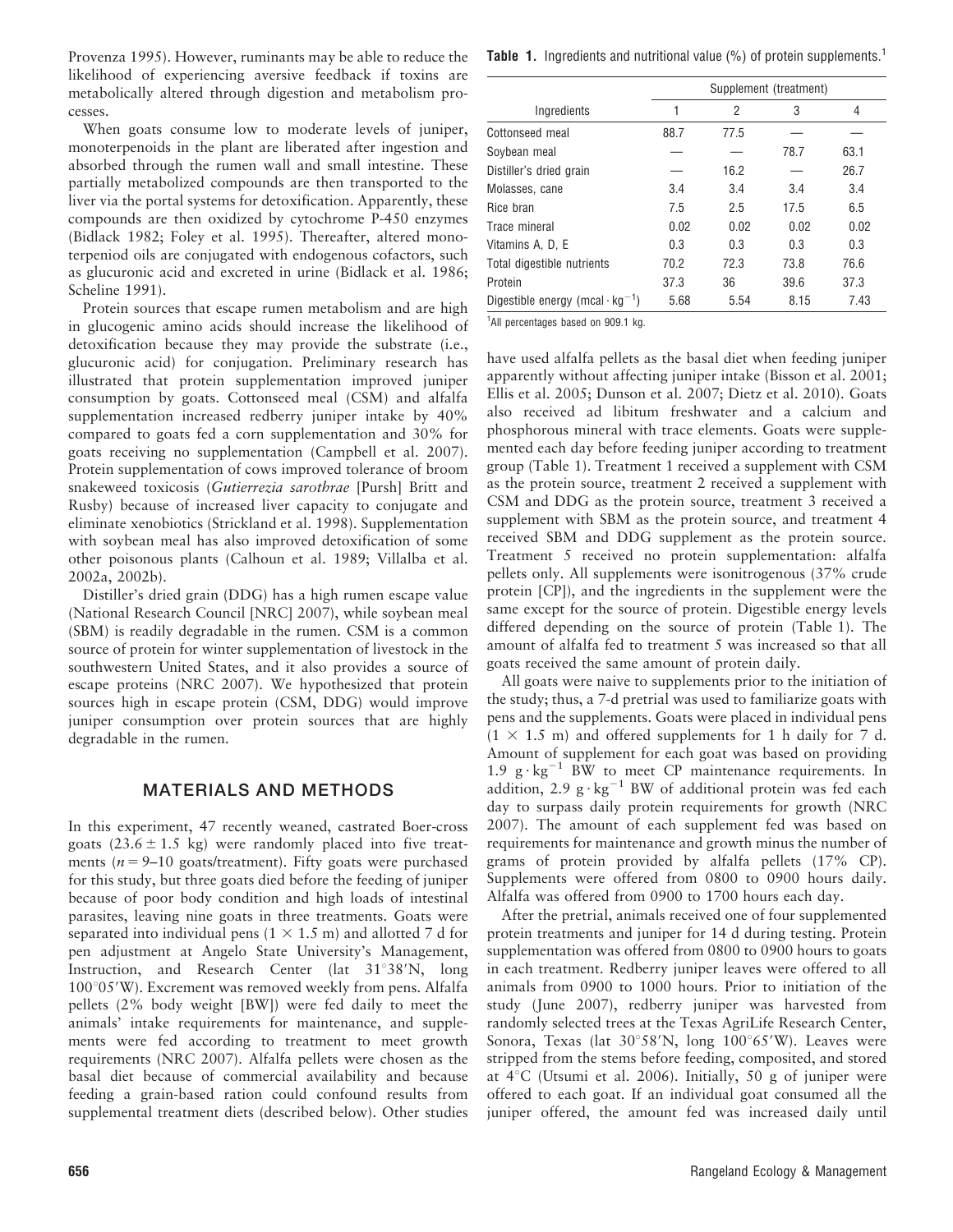Table 2. Average intake of alfalfa, supplements, and protein for treatments receiving different protein supplements during the 7-d pretrial.<sup>1</sup>

|                       | Intake                            |                                      |                                   |  |  |
|-----------------------|-----------------------------------|--------------------------------------|-----------------------------------|--|--|
| Supplement            | Alfalfa<br>$(g \cdot kg^{-1} BW)$ | Supplement<br>$(g \cdot kg^{-1} BW)$ | Protein<br>$(g \cdot kg^{-1} BW)$ |  |  |
| Cottonseed meal       |                                   |                                      |                                   |  |  |
| (CSM)                 | $17.6 \pm 0.8$ a                  | $3.3 \pm 0.4$                        | $0.2 \pm 0.02$                    |  |  |
| CSM/distiller's dried |                                   |                                      |                                   |  |  |
| grain (DDG)           | $20.3 + 0.8$ a                    | $3.3 + 0.4$                          | $0.2 + 0.02$                      |  |  |
| Soybean meal (SBM)    | $18.2 \pm 0.8$ a                  | $2.6 \pm 0.4$                        | $0.2 \pm 0.02$                    |  |  |
| SBM/DDG               | $18.8 \pm 0.8$ a                  | $2.9 + 0.4$                          | $0.2 \pm 0.02$                    |  |  |
| Alfalfa               | $24.0 \pm 0.8$ b                  |                                      | $0.2 \pm 0.02$                    |  |  |

Table 3. Average intake of alfalfa, supplements, protein, and juniper for treatments receiving different protein supplements.<sup>1</sup>

|                 | Intake         |                                                                                 |                |                                   |  |  |
|-----------------|----------------|---------------------------------------------------------------------------------|----------------|-----------------------------------|--|--|
| Supplement      | Alfalfa        | Supplement<br>$(g \cdot kg^{-1}BW)$ $(g \cdot kg^{-1}BW)$ $(g \cdot kg^{-1}BW)$ | Protein        | Juniper<br>$(q \cdot kq^{-1}$ BW) |  |  |
| Cottonseed meal |                |                                                                                 |                |                                   |  |  |
| (CSM)           | $17.8 \pm 1.3$ | $3.6 \pm 0.4$                                                                   | $0.2 \pm 0.02$ | $1.5 \pm 0.5$                     |  |  |
| CSM/distiller's |                |                                                                                 |                |                                   |  |  |
| dried grain     |                |                                                                                 |                |                                   |  |  |
| (DDG)           | $20.5 + 1.3$   | $3.3 + 0.4$                                                                     | $0.2 + 0.02$   | $2.6 + 0.5$                       |  |  |
| Soybean meal    |                |                                                                                 |                |                                   |  |  |
| (SBM)           | $18.1 \pm 1.3$ | $3.3 \pm 0.4$                                                                   | $0.2 \pm 0.02$ | $1.5 \pm 0.5$                     |  |  |
| SBM/DDG         | $19.7 + 1.3$   | $3.3 + 0.4$                                                                     | $0.2 + 0.02$   | $1.4 + 0.5$                       |  |  |
| Alfalfa         | $22.9 \pm 1.3$ |                                                                                 | $0.2 \pm 0.02$ | $0.9 \pm 0.5$                     |  |  |

<sup>1</sup>All supplements were isonitrogenious (37%). Means within columns with different letters differ ( $P < 0.05$ ). BW indicates body weight.

refusals were noted. Goats then received alfalfa pellets (2% BW) from 1200 to 1700 hours to meet maintenance requirements. Intake of supplements, juniper, and alfalfa were recorded daily for the 14 d of the study.

True in vitro digestibility, digestible CP, and bypass protein potential of the supplements were determined using six cannulated goats, located at the Texas AgriLife Research and Extension Center, San Angelo, Texas. Goats were fed alfalfa pellets (2% of BW) at 0800 hours for 12 days. Four hours after feeding, approximately 500 mL of rumen fluid per goat was collected on days 0, 3, and 7 (three replications) through one layer of cheesecloth into a prewarmed thermos. Approximately 200 g of material left on the cheesecloth were crumbled and also added to each thermos. Thermoses were sealed and shaken (Labline, Melrose Park, IL) for 3 min to dislodge some particleassociated bacteria.

Rumen fluid was combined, mixed, and continually flushed with  $CO<sub>2</sub>$ , and 400 mL were filtered through two layers of cheesecloth. The remaining rumen material in the cheesecloth was rinsed once with approximately 200 mL of a McDougal buffer solution (1.064 g of urea per liter of solution). The rumen fluid–buffer mixture was transferred to an incubation jar containing 1400 mL of McDougal buffer, purged with  $CO<sub>2</sub>$ for 1 min, and sealed. This procedure was repeated for the other three jars. A separate incubation jar for each supplement was used to ensure that one type of supplement did not influence another. Each protein supplement was ground to pass a 1-mm screen (Wiley Mill), and 0.35 g of each supplement was placed into a fiber bag (F57; Ankom Technology Corp., Fairport, NY) that was then heat sealed. Bags of supplement were incubated for 0 h, 24 h, or 48 h. Bags were introduced in reverse order, removed all at once, and placed into an ice water bath for 5 min to arrest microbial fermentation.

Bags (24 h and 48 h) were placed into a washing machine and subjected to five rinse cycles (low water level) with 1-min agitation (delicate setting) and a 2-min spin per rinse (Coblentz et al. 1997). After washing, bags were subjected to a neutral detergent solution (no Na sulfite; four bags per supplement per hour), dried (60 $^{\circ}$ C) for 48 h, and weighed to determine true in vitro dry matter digestibility. Bags and contents were then analyzed for CP by a modified Kjeldahl procedure (Tecator Kjeltec 2400; Association of Official Analytical Chemistry

<sup>1</sup>All supplements were isonitrogenious (37%). BW indicates body weight.

2001). Crude protein from residue remaining after the neutral detergent fiber (NDF) procedure is the neutral detergent insoluble nitrogen, which is also considered to be the rumen undegradable CP content since NDF solution rinses away particle-associated bacteria (Mass et al. 1999). To determine nondigestible CP content, three bags per supplement were digested and washed with the other bags during the first digestibility run, subjected to an acid detergent solution, dried, weighed, and analyzed for CP. Acid detergent fiber and NDF procedures were performed using methods of Van Soest et al.  $(1991)$  modified for an Ankom<sup>2000</sup> Fiber Analyzer (Ankom).

The study design was a completely randomized design with a model that included treatment, day, and their interaction. Differences between treatment means (protein supplement) were assessed using repeated-measure analysis of variance. Individual goats were nested within treatments and served as replications. Treatment means were analyzed as a fixed effect, individual animals as a random effect, and days of feeding as the repeated measure. Linear planed orthogonal contrasts were also used to assess treatment effects. Means were separated using least significant differences when  $P \le 0.05$ . Means and standard errors were calculated for undegradable intake protein (UIP), in vitro dry matter digestibility (IVDMD), and digestible CP. Data were analyzed using the JMP statistical package (SAS Institute Inc. 2007).

## RESULTS

Protein intake was similar  $(P > 0.05)$  among treatments and across days during the 7-day pretrial. Alfalfa intake differed  $(P < 0.05)$  during the pretrial (Table 2). Goats in the control treatment were offered more alfalfa each day and thus consumed more alfalfa than goats that received a protein supplement in addition to alfalfa. Goats typically consumed all the alfalfa and protein supplement offered each day. Digestible energy estimates differed among supplements  $(SBM > SBM)$  $DDG > CSM > CSM/DDG$ ; Table 1).

When means were compared across all treatments, juniper, alfalfa, supplement, and protein intake were similar ( $P > 0.05$ ) among treatments (Table 3). Juniper intake did vary across days of feeding for all treatments (Fig. 1). Initially, goats were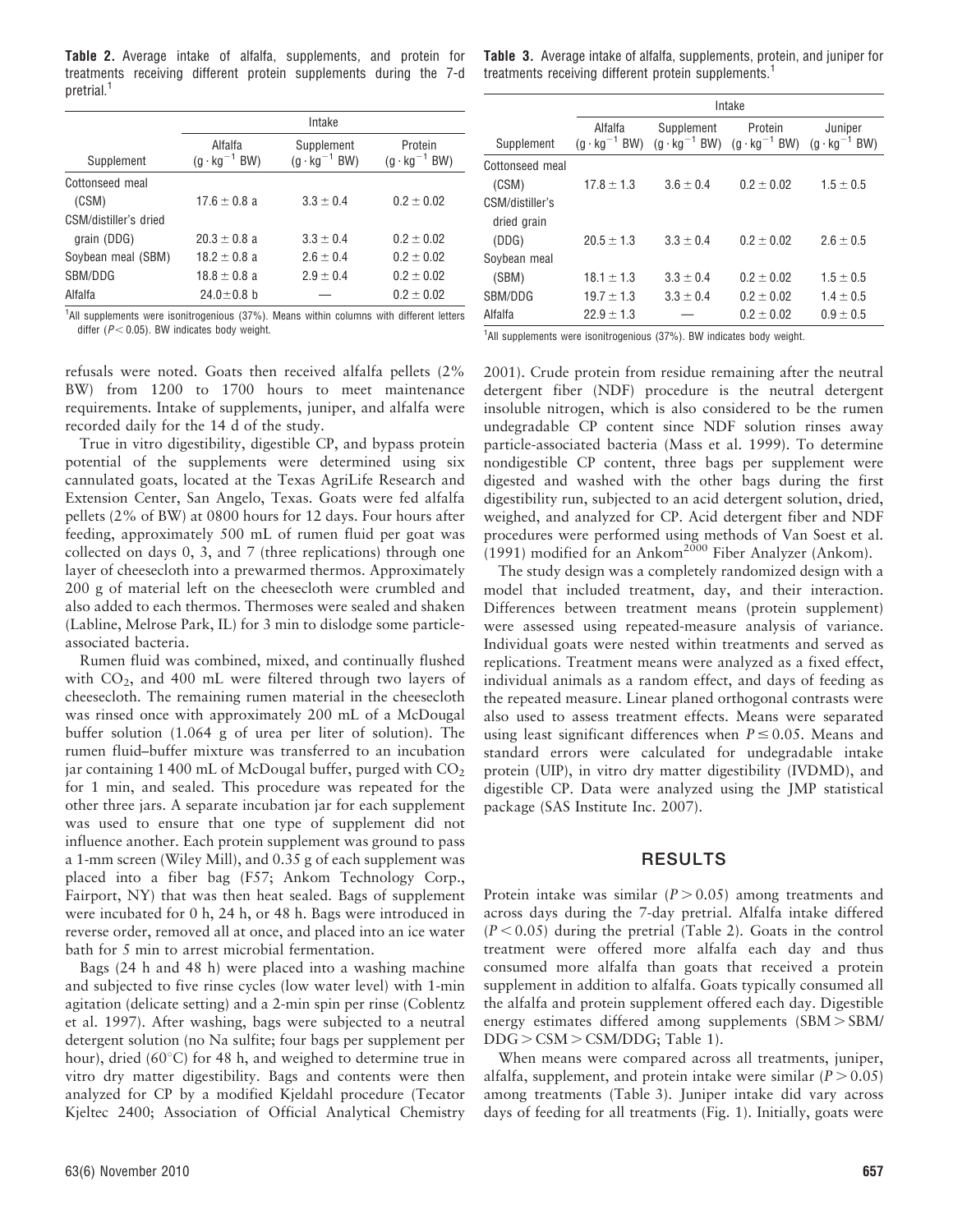

**Figure 1.** Juniper intake  $(g \cdot kg^{-1}$  body weight [BW]) averaged across treatments for the 14 d of feeding different protein supplements.

reluctant to consume juniper  $(0.72 \pm 0.31 \text{ g} \cdot \text{kg}^{-1} \text{BW})$ ; however, by day 12, intake had increased to  $2.67 \pm 0.31$  g  $\cdot$  kg<sup>-1</sup> BW. The treatment  $\times$  day interaction was not significant. Treatment means for juniper intake varied from  $0.88 \pm 0.55$  g  $\cdot$  kg<sup>-1</sup> BW for the treatment receiving no supplementation to  $2.63 \pm 0.55$  $g \cdot kg^{-1}$  BW for the treatment receiving a protein supplement containing both CSM and DDG as a protein source.

When average juniper intake for each treatment was compared to the control, one difference was evident. Goats receiving supplements containing CSM/DDG consumed more  $(P < 0.05)$  juniper than goats receiving alfalfa alone (Fig. 2). This was particularly evident when comparing juniper intake across the 14 d of feeding (Fig. 3). Average juniper intake for the other treatments (CSM, SBM, and SBM/DDG) did not differ from average juniper intake for the control.

The CSM/DDG supplement resulted in more escape protein (UIP) than the other three supplemental rations (Table 4). The UIP value for alfalfa was also high, suggesting a high escape value, but overall digestibility (IVDMD) was lower for alfalfa compared to the supplemental protein rations.

### **DISCUSSION**

Results of this study illustrate that goats receiving a protein supplement consisting of CSM and DDG ate more redberry juniper than goats receiving alfalfa alone. Before this study, little was known about how the source of protein would affect



Figure 2. Comparison of juniper intake  $(g \cdot kg^{-1}$  body weight [BW]) when each treatment was compared to the control diet (alfalfa alone). CSMD indicates cottonseed meal/distiller's grain; CSM, cottonseed meal; SBM, soybean meal; and SBMD, soybean meal/distiller's grain.



**Figure 3.** Juniper intake  $(g \cdot kg^{-1}$  body weight [BW]) for the 14 d of feeding of the cottonseed meal/distiller's (CSMD) grain supplement versus alfalfa alone.

intake of redberry juniper by goats. Campbell et al. (2007) reported that supplementation with protein sources (CSM, SBM, or alfalfa) increased juniper intake, while energy supplementation (corn) did not. The SBM supplement and SBM/DDG supplements used in this study contained more energy (8.15 and 7.43 mg·kg<sup>-1</sup>, respectively) than the CSM and CSM/DDG supplements (5.68 and 5.54 mg·kg<sup>-1</sup>, respectively). Apparently, additional energy intake had no affect on juniper consumption in our study and supports the observations of Campbell et al. (2007).

Neither protein nor energy supplementation improved consumption of big sagebrush (Artemisia tridentate Nutt.), which also contains monoterpenoids (Burritt et al. 2000), while Villalba et al. (2002a, 2002b) argued that protein sources high in ruminally degradable protein sources (SBM) may increase intake of big sagebrush. Results from our study suggest that the amount of protein that escapes rumen digestion may further improve juniper intake. Similar observations have been documented with one-seeded juniper (Juniperus monosperma [Engelm.] Sarg; Utsumi et al. 2006). Ideally, our study should have included a negative control that received a basal diet that did not include alfalfa. Alfalfa may have increased juniper intake over other roughage diets as reported by Campbell et al. (2007). Clearly, however, results of this study illustrated that supplementation with CSM and DDG increased intake of juniper over goats receiving alfalfa alone.

Many toxins are absorbed, biotransformed, and metabolized by mammals to form organic acids that must be buffered and excreted from the body (Foley et al. 1995). If a food is toxic, no amount of exposure is likely to increase intake beyond toxic satiation (Distel and Provenza 1991). Illius and Jessop (1995) hypothesized that animals limit consumption of toxins when nutritional stress reduces their tolerance to allelochemicals. During times of early starvation, the body can undergo depletion of glycogen stores and increased gluconeogenesis from degraded amino acids and fatty acids utilized for energy. This response to starvation can result in a loss of the MFO reactions and conjugation enzymes that reduce an animal's ability to handle plant toxins (Bidlack 1982). Detoxification also requires additional expenditures of amino acids and glucose to conjugate with toxins and maintain an animal's acid-base balance (Illius and Jessop 1995). Levels of cytochrome P-450 and reductase are reduced in animals fed protein-deficient diets (Owens and Zinn 1988).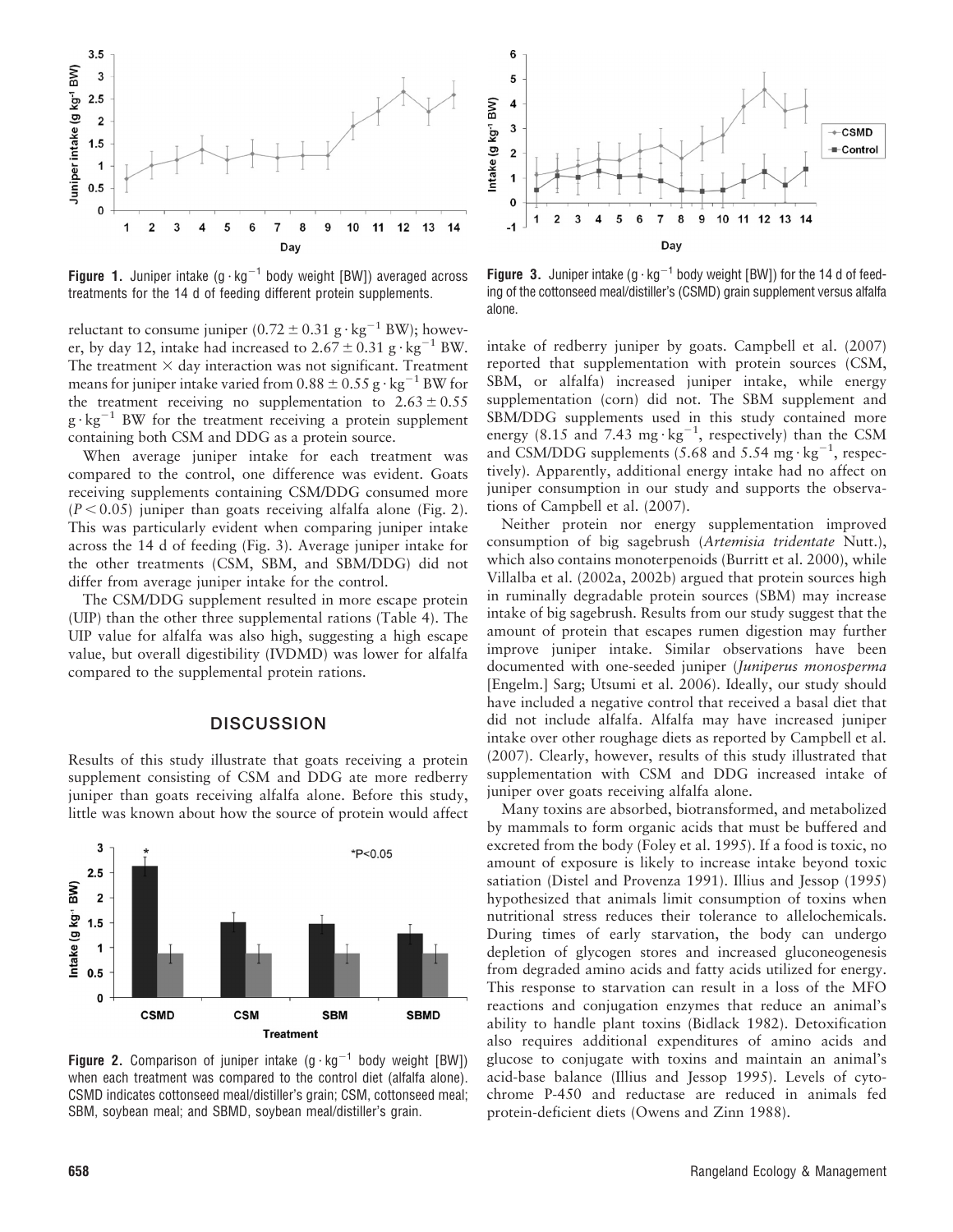Table 4. True in vitro dry matter digestibility (tIVDMD), potential undegradable intake protein (UIP), and acid detergent insoluble crude protein (ACDICP).

|                                     | Treatment |                          |                                      |                    |         |  |
|-------------------------------------|-----------|--------------------------|--------------------------------------|--------------------|---------|--|
| Item <sup>1</sup>                   | Alfalfa   | Cottonseed meal<br>(CSM) | CSM/distiller's dried grain<br>(DDG) | Soybean meal (SBM) | SBM/DDG |  |
| $24-h$                              |           |                          |                                      |                    |         |  |
| tIVDMD                              | 61.44     | 80.60                    | 79.22                                | 90.38              | 87.52   |  |
| UIP, % initial dry matter (DM)      | 4.45      | 2.76                     | 3.65                                 | 1.44               | 2.22    |  |
| dCP, % initial DM                   | 16.35     | 36.68                    | 35.95                                | 39.16              | 37.54   |  |
| ADICP, % initial DM                 | 2.57      | 3.69                     | 6.58                                 | 1.87               | 2.57    |  |
| ADICP, % initial crude protein (CP) | 12.36     | 9.29                     | 16.61                                | 4.61               | 6.36    |  |
| 48-h                                |           |                          |                                      |                    |         |  |
| tIVDMD                              | 69.07     | 83.72                    | 84.60                                | 94.20              | 92.20   |  |
| UIP, % initial DM                   | 3.33      | 2.48                     | 2.87                                 | 0.67               | 1.43    |  |
| dCP, % initial DM                   | 17.47     | 37.22                    | 36.73                                | 39.93              | 38.98   |  |
| ADICP, % initial DM                 | 2.18      | 3.89                     | 4.09                                 | 1.66               | 3.07    |  |
| ADICP, % initial CP                 | 10.48     | 9.79                     | 10.33                                | 4.09               | 7.59    |  |

 $124$ -h and 48-h = digested for 24 or 48 h, washed, and rinsed with neutral detergent solution.

In addition to supplying building blocks for protein, amino acids also supply a major portion of the glucose needed by ruminant animals. Alanine, aspartate, glutamate, and glutamine are the primary amino acids used as a source of carbon for glucose, alanine being the most glucogenic, accounting for 40–60% of the glucose formed from amino acids (Fahey and Berger 1988). Thus, feeding excess amino acids or protein sources high in escape protein may provide a source of amino acids that can be used for synthesis of glucose in the liver, which may play a role in the conjugation of toxins to be secreted from the body (Illius and Jessop 1995).

Proteins that escape microbial degradation in the rumen are particularly important for growth, development, gluconeogenesis, and possibly toxin excretion when the amino acid profiles of the escape proteins differ from microbial proteins (Maiga et al. 1996). Both CSM and DDG provide a source of amino acids to the small intestine that differ from the amino acids available from microbial protein (Storm and Orskov 1983; O'Mara et al. 1997; Table 5). CSM provides more arginine and glutamine to the small intestine, while DDG provides more glutamine and proline to the small intestine. DDGs also provide more leucine, but leucine is ketogenic, while arginine, glutamine, and proline are glucogenic and may provide a substrate for toxin excretion in the liver (Orskov 1992). Arguably, the increase in intake of juniper only when both CSM and DDG were included in the protein supplement may have been the result of the increased availability of arginine, glutamine, and proline reaching the small intestine and apparently transported to the liver. However, this hypothesis was not tested in this study. Nevertheless, the ingredients (other than the source of protein) and nutrient content were the same among the rations used in this study with the exception of digestible energy (higher in the SBM-based supplements). Future research should examine the response to providing specific amino acids to the small intestine and their effect on juniper consumption.

We expected juniper intake to increase linearly as the amount of escape protein increased in the supplements (alfalfa  $\leq$  $SBM < SBM/DDG < CSM < CSM/DDG$ ). However, the only differences noted were that goats supplemented with CSM/

DDG ate more juniper (2.63 g  $\cdot$  kg<sup>-1</sup> BW) than goats receiving alfalfa alone  $(0.88 \text{ g} \cdot \text{kg}^{-1} \text{ BW})$ . Juniper intake for the other treatments ranged from 1.51  $g \cdot kg^{-1}$  BW for goats supplemented with CSM to 1.27 g  $\cdot$  kg<sup>-1</sup> BW for goats supplemented with SBM/DDG. Reasons for a lack of a response as the amount of escape protein increased remain unclear.

Soybean meal is readily degradable in the rumen and potentially could improve rumen detoxification of the monoterpenoids in juniper. In this study, neither of the SBM-based

Table 5. Profiles of amino acids reaching the small intestine from microbial protein, alfalfa, soybean meal, cottonseed meal, and distiller's dried grain.<sup>1</sup>

|                  | Protein source         |                      |                              |                                 |                                         |
|------------------|------------------------|----------------------|------------------------------|---------------------------------|-----------------------------------------|
| Amino acid       | Microbial <sup>2</sup> | Alfalfa <sup>3</sup> | Soybean<br>meal <sup>4</sup> | Cottonseed<br>meal <sup>4</sup> | Distiller's dried<br>grain <sup>4</sup> |
| Arginine         | 5.2                    | 5.9                  | 6.1                          | 10.2                            | 2.7                                     |
| Histidine        | 2.1                    | 1.9                  | 2.5                          | 2.8                             | 2.3                                     |
| Isoleucine       | 5.7                    | 4.4                  | 5.2                          | 3.9                             | 4.0                                     |
| Leucine          | 7.6                    | 8.6                  | 8.6                          | 7.3                             | 14.1                                    |
| Lysine           | 8.5                    | 6.0                  | 5.3                          | 4.2                             | 1.1                                     |
| Methionine       | 2.4                    | 2.4                  | 1.8                          | 2.1                             | 2.4                                     |
| Cysteine         | 1.2                    | 1.8                  | 1.6                          | 1.5                             | 1.6                                     |
| Phenylalanine    | 4.9                    | 6.2                  | 5.4                          | 6.1                             | 5.5                                     |
| Tyrosine         | 4.4                    | 3.1                  | 4.3                          | 3.5                             | 4.6                                     |
| <b>Threonine</b> | 5.4                    | 5.3                  | 4.5                          | 3.8                             | 3.4                                     |
| Valine           | 6.0                    | 5.1                  | 5.8                          | 5.4                             | 5.1                                     |
| Alanine          | 7.1                    | 6.4                  | 5.0                          | 4.7                             | 8.8                                     |
| Aspartic acid    | 11.2                   | 11.9                 | 11.8                         | 10.3                            | 6.4                                     |
| Glutamine        | 12.6                   | 13.2                 | 16.9                         | 20.1                            | 21.4                                    |
| Glycine          | 5.5                    | 6.7                  | 4.7                          | 4.8                             | 3.2                                     |
| Proline          | 3.5                    | 5.3                  | 5.0                          | 4.4                             | 8.6                                     |
| Serine           | 4.1                    | 5.7                  | 5.4                          | 4.9                             | 4.8                                     |

<sup>1</sup>Values represent amount profile of intestinally digested amino acids following 12 h of ruminal incubation.

<sup>2</sup>Storm and Oskov (1983).

<sup>3</sup>Erasmus et al. (1994).

4 O'Mara et al. (1997).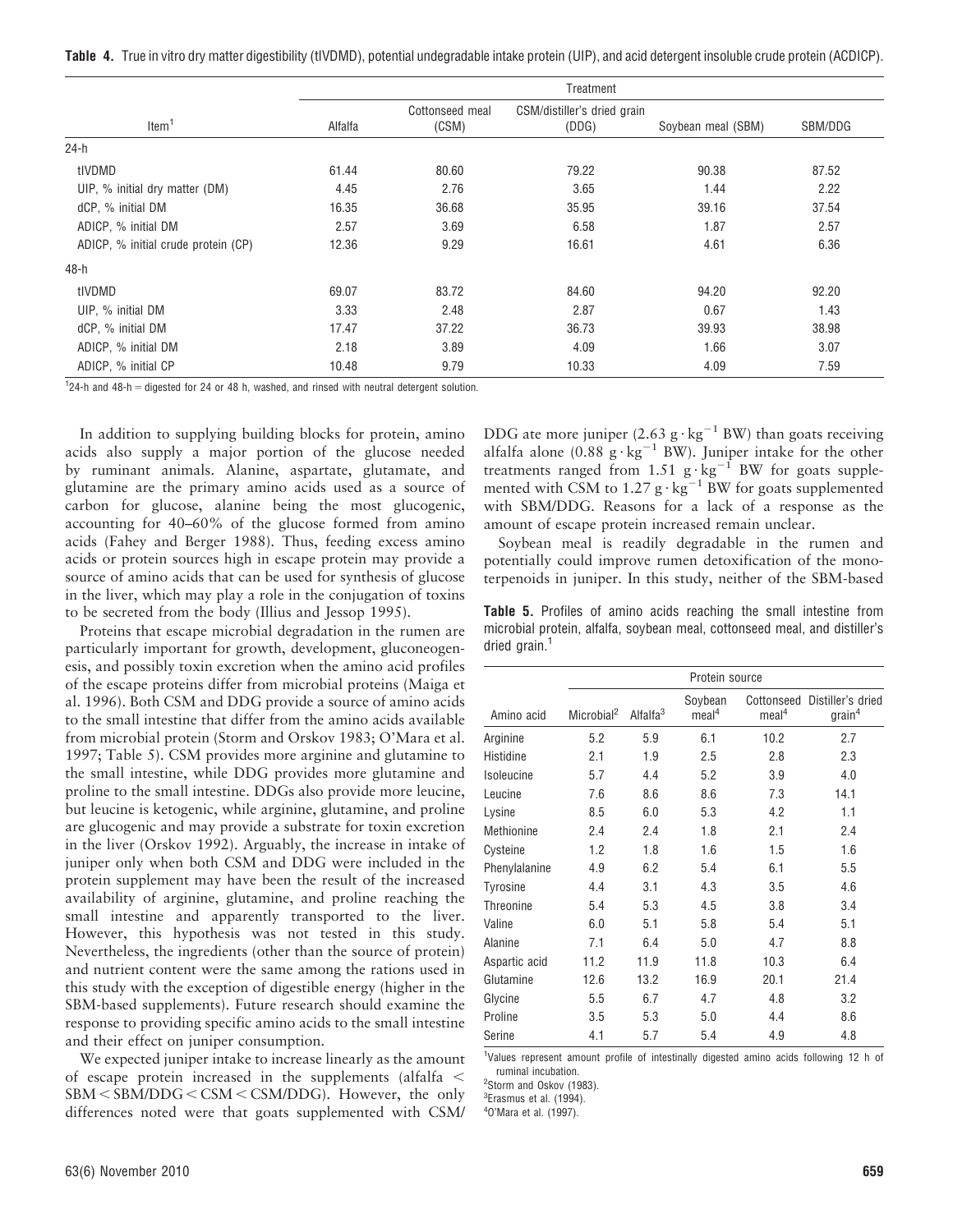supplements affected  $(P > 0.05)$  juniper intake. Dunson et al. (2007) illustrated that rumen function had no effect on the degradation of several monoterpenoids found in juniper. Thus, based on the results of this study and findings from Dunson et al. (2007), it seems unlikely that providing ruminally degradable sources of protein will improve redberry juniper consumption.

Environmental conditions such as amount of rainfall and daily temperatures can have an effect on monoterpenoid levels found in redberry juniper (Owens et al. 1998), and they tend to be higher in winter and spring (Riddle et al. 1996). However, this is when goats should have a greater impact on juniper species because most preferred browse species are deciduous and dormant. Annual cool-season forbs are important forage for goats during winter and spring, but their availability is highly dependent on receiving cool-season precipitation. Unfortunately, cool-season precipitation does not occur every year. In addition, livestock may require additional protein during the winter to meet maintenance requirements. Therefore, supplementation with CSM and DDG seems warranted, especially during winter months.

Goats in all treatments increased juniper intake daily until day 12, and this pattern of intake has been clearly illustrated in other studies (Bisson et al. 2001; Ellis et al. 2005; Dunson et al. 2007). In addition, feeding juniper at weaning can increase acceptance of that plant that continues once goats are released on pasture (Dietz et al. 2010). Collectively, we believe that conditioning an acceptance of juniper at weaning along with protein supplementation during the winter with supplements that contain CSM and DDG should increase utilization of juniper by goats.

# IMPLICATIONS

Winter protein supplementation is often implemented by landowners throughout the southwestern United States. Supplementation costs continue to rise as feed ingredients (e.g., corn and soybean meal) are used for biofuel production. For livestock enterprises to remain viable, alternative supplements must be identified. DDGs are a readily available by-product of ethanol production. When incorporated in protein supplements with CSM, they seem to provide a source of amino acids that apparently escape rumen digestion and that differ from the amino acids available from microbial proteins. Although speculative at this point, it appears that supplementation with supplements that contain both CSM and DDG may improve juniper consumption on rangelands. Future efforts should compare juniper intake on pastures with and without supplementation with CSM and DDG. In addition, the specific impact on juniper consumption of amino acids reaching the small intestine should be addressed.

# LITERATURE CITED

- ANSLEY, R. J., W. E. PINCHAK, AND D. N. UECKERT. 1995. Changes in redberry juniper distribution in Northwest Texas. Rangelands 17:49–53.
- ASSOCIATION OF OFFICIAL ANALYTICAL CHEMISTRY. 2001. Official methods of analysis, 2001. Arlington, VA, USA: Association of Official Analytical Chemistry. 2200 p.
- BIDLACK, W. R. 1982. Toxicant metabolism and the role of nutrients. Food Technology 36:106–113.
- BIDLACK, W. R., R. C. BROWN, AND C. MOHAN. 1986. Nutritional parameter that alter hepatic drug metabolism, conjunction, and toxicity. Federation Proceedings 45:142–148.
- BISSON, M. G., C. B. SCOTT, AND C. A. TAYLOR. 2001. Activated charcoal and experience affect intake of juniper by goats. Journal of Range Management 54:274–278.
- BURRITT, E. A., R. E. BANNER, AND F. D. PROVENZA. 2000. Sagebrush ingestion by lambs: effects of experience and macronutrients. Journal of Range Management 53:91–96.
- CALHOUN, M. C., B. C. BALDWIN, JR., S. W. KUHLMAN, AND H. L. KIM. 1989. Experimental prevention of bitterweed (Hymenoxys odorata) poisoning of sheep. American Journal of Veterinary Research 50:1642–1646.
- CAMPBELL, E. S., C. A. TAYLOR, JR., J. W. WALKER, C. J. LUPTON, D. F. WALDRON, AND S. Y. LANDAU. 2007. Effects of supplementation on juniper intake by goats. Rangeland Ecology & Management 60:588–595.
- COBLENTZ, W. K., J. O. FRITZ, R. C. COCHRAN, W. L. ROONEY, AND K. K. BOLSEN. 1997. Protein degradation in response to spontaneous heating in alfalfa hay by in situ and ficin methods. Journal of Dairy Science 80:700-713.
- DIETZ, T. H., C. B. SCOTT, E. J. CAMPBELL, C. J. OWENS, C. A. TAYLOR, JR., AND R. BRANTELY. 2010. Feeding redberry juniper (*Juniperus pinchottii*) at weaning increases juniper consumption by goats on pasture. Rangeland Ecology & Management 63:366–372.
- DISTEL, R. A., AND F. D. PROVENZA. 1991. Experience early in life affects voluntary intake of blackbrush by goats. Journal of Chemical Ecology 17:431–449.
- DUNSON, W. T., C. B. SCOTT, E. S. CAMPBELL, C. A. TAYLOR, JR., M. A. CARR, AND T. R. CALLAWAY. 2007. Chapter 64: rumen function and the ability of goats to consume redberry juniper (Juniperus pinchottii). In: K. E. Panter, T. L. Wierenga, and J. A. Pfister [EDS.]. Poisonous plants: global research and solutions. Wallingford, Oxon, United Kingdom: CABI Publishing. p. 377–385.
- ELLIS, C. R., R. E. JONES, C. B. SCOTT, C. A. TAYLOR, JR., J. W. WALKER, AND D. F. WALDRON. 2005. Sire influence on juniper consumption by goats. Rangeland Ecology & Management 58:324–328.
- ERASMUS, L. J., P. M. BOTHA, AND C. W. CRUYWAGEN. 1994. Amino acid profile and intestinal digestibility in dairy cows of rumen-undegradable protein from various feedstuffs. Journal of Dairy Science 77:541–551.
- FAHEY, G. C., JR., AND L. L. BERGER. 1988. Carbohydrate nutrition of ruminants. In: D. C. Church [ED.]. The ruminant animal: digestive physiology and nutrition. Englewood Cliffs, NJ, USA: Prentice Hall. p. 269–297.
- FOLEY, W. J., S. MCLEAN, AND S. J. CORK. 1995. Consequences of biotransformation of plant secondary metabolites on acid-base metabolism in mammals—a final common pathway? Journal of Chemical Ecology 21:721–743.
- ILLIUS, A. W., AND N. S. JESSOP. 1995. Modeling metabolic of allelochemical ingestion by foraging herbivores. Journal of Chemical Ecology 21:693–719.
- MIAGA, H. A., D. J. SCHINGOETHE, AND J. E. HENSON. 1996. Ruminal degradation, amino acid composition, and intestinal digestibility of the residual components of five protein supplements. Journal of Dairy Science 79:1647–1653.
- MASS, R. A., G. P. LARDY, R. J. GRANT, AND T. J. KLOPFENSTEIN. 1999. In situ neutral detergent insoluble nitrogen as a method for measuring forage protein degradability. Journal of Animal Science 77:1565–1571.
- [NRC] NATIONAL RESEARCH COUNCIL. 2007. Nutrient requirements of small ruminants: angora, dairy, and meat goats. Washington, DC, USA: National Academy Press. 362 p.
- O'MARA, F. P., J. J. MURPHY, AND M. RATH. 1997. The amino acid composition of protein feedstuffs before and after ruminal incubation and after subsequent passage through the intestines of dairy cows. Journal of Animal Science 75:1941–1949.
- ORSKOV, E. R. 1992. Protein nutrition in ruminants. 2nd ed. San Diego, CA, USA: Academic Press. 175 p.
- OWENS, F. N., AND R. ZINN. 1988. Protein metabolism of ruminants animals. In: D. C. Church [ED.]. The ruminant animal: digestive physiology and nutrition. Englewood Cliffs, NJ, USA: Prentice Hall. p. 227–249.
- OWENS, M. K., C. D. LIN, C. A. TAYLOR, AND S. G. WHISENANT. 1998. Seasonal patterns of plant flammability and monoterpenoid content in Juniperus ashei. Journal of Chemical Ecology 24:2115–2129.